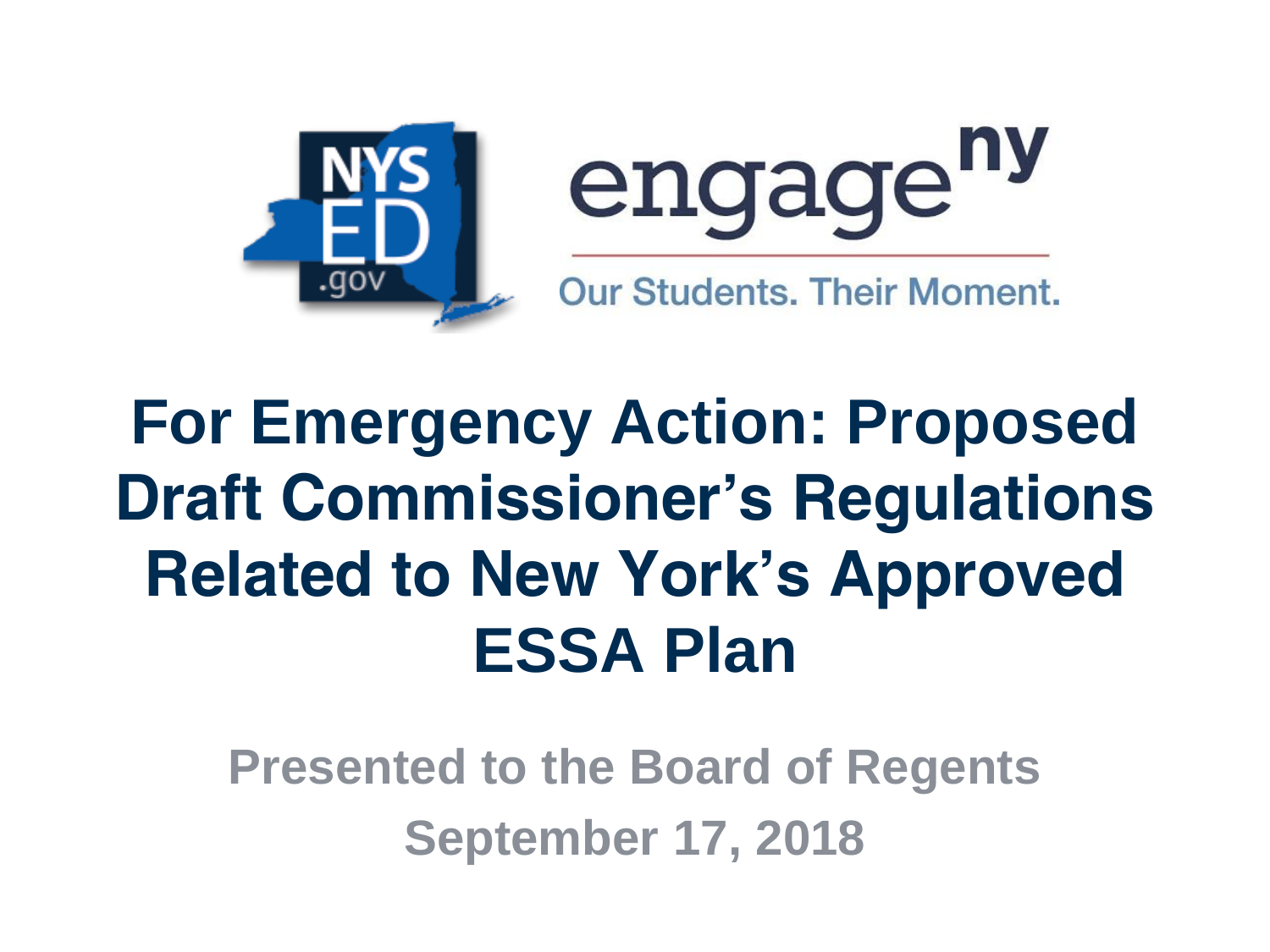### To craft its ESSA plan, including accountability proposals, NYSED engaged with many stakeholders

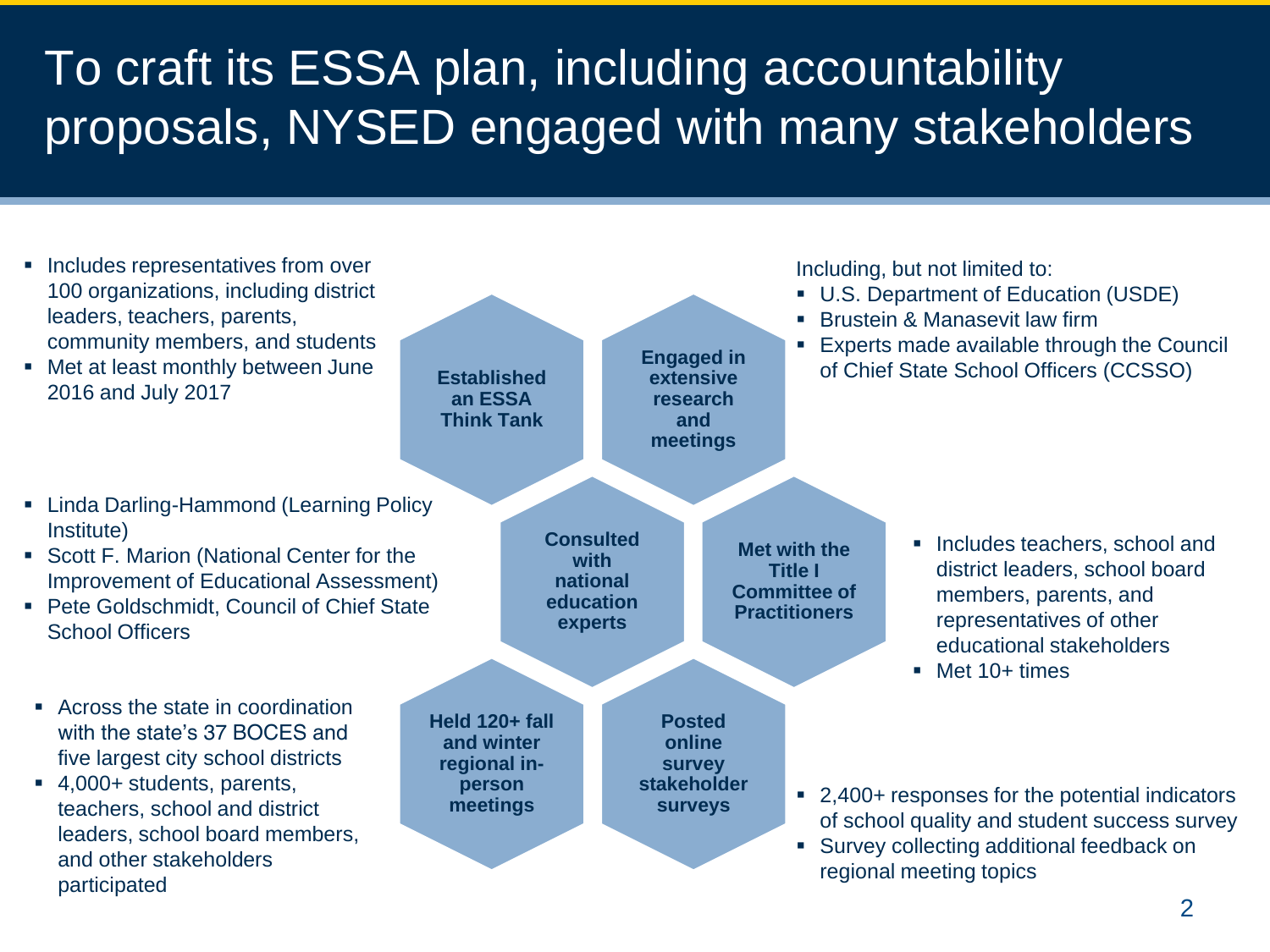### ESSA Regulations Timeline, To Date

Apr **June** 





#### January 2018  $\leq$  • USDE approves New York's ESSA Plan.

• At the April meeting, the Board of Regents approved posting the draft regulations for public comment.

- The Department presented the Board of Regents with a summary of the comments received through June 4, 2018 and resulting revisions to the regulations. The Board of Regents took Emergency Action on ESSA regulations.
- A subsequent 30-day public comment period for a revised rulemaking was concluded on August 17, 2018.
- NYSED began conducting regional 1.5 day trainings on the new ESSA Accountability system and the regulations adopted on an emergency basis in June, which continued through August. Representatives of almost 450 districts, including nearly 300 Superintendents, attended the trainings.
- Board of Regents presented with revised regulations, based upon public comment.
- The Department requests that the Board of Regents take Emergency Action to implement the revised regulations.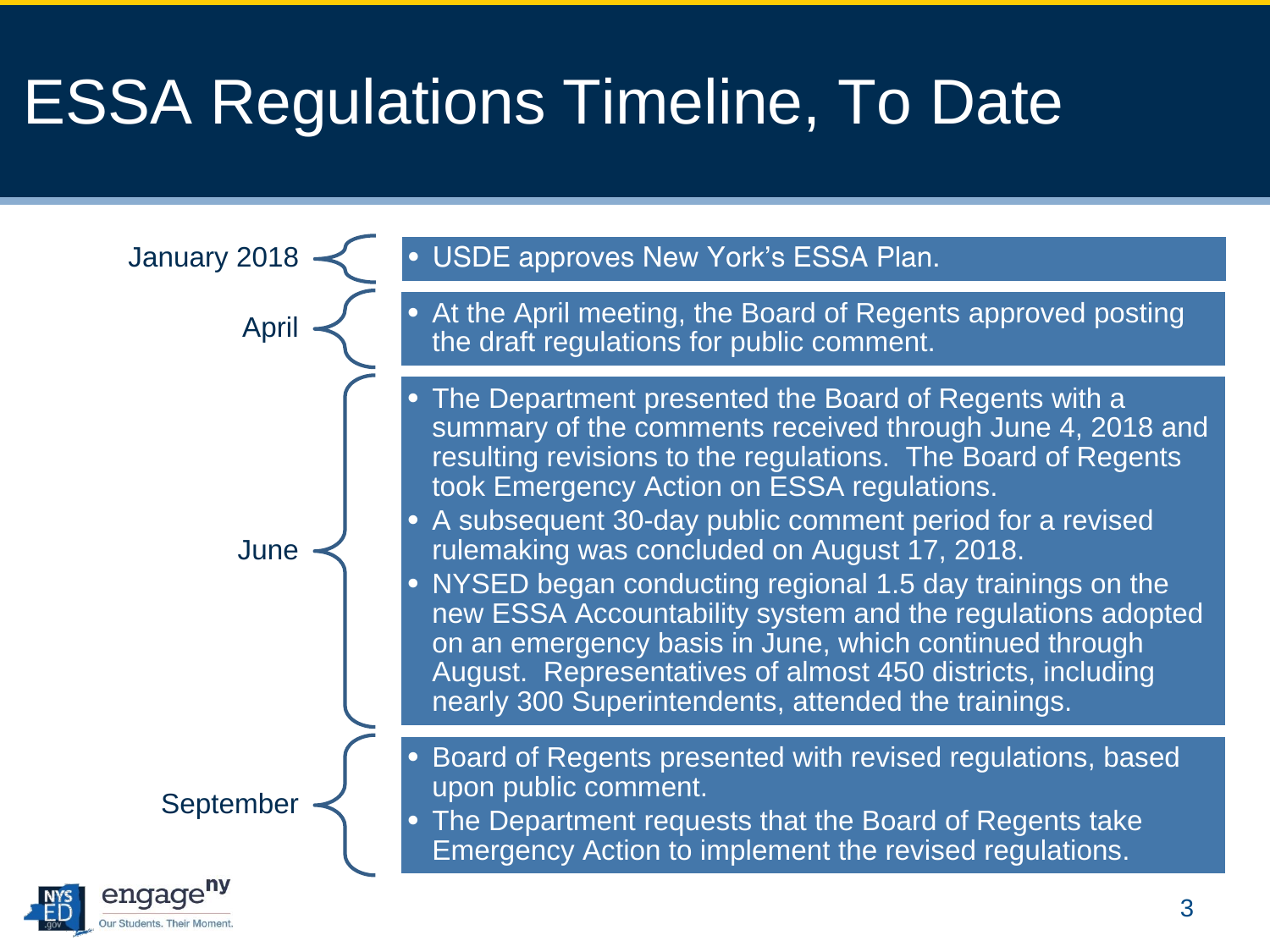## Overview of Public Comments

- **From May 9, 2018 through August 17, 2018, the Department received approximately 1,900 comments on the regulations.**
- **More than 1,400 of the comments were submitted as part of four form letter campaigns:**
	- ❑ Two of the form letters were submitted primarily by parents who underscored their right to opt their children out of participation in state assessments and their desire that schools and districts not be subject to accountability consequences because of opt outs.
	- ❑ A smaller third letter writing campaign was based on a form letter submitted primarily by teachers, who also wrote about opting out as well as regarding issues they believe should be addressed in collective bargaining agreements, not in regulations.
	- ❑ The fourth set of letters was the result of several stakeholder groups collaborating on a set of common comments.
- **The remainder of the comments came from individuals and additional stakeholder groups that frequently commented on very specific aspects of the regulations.**

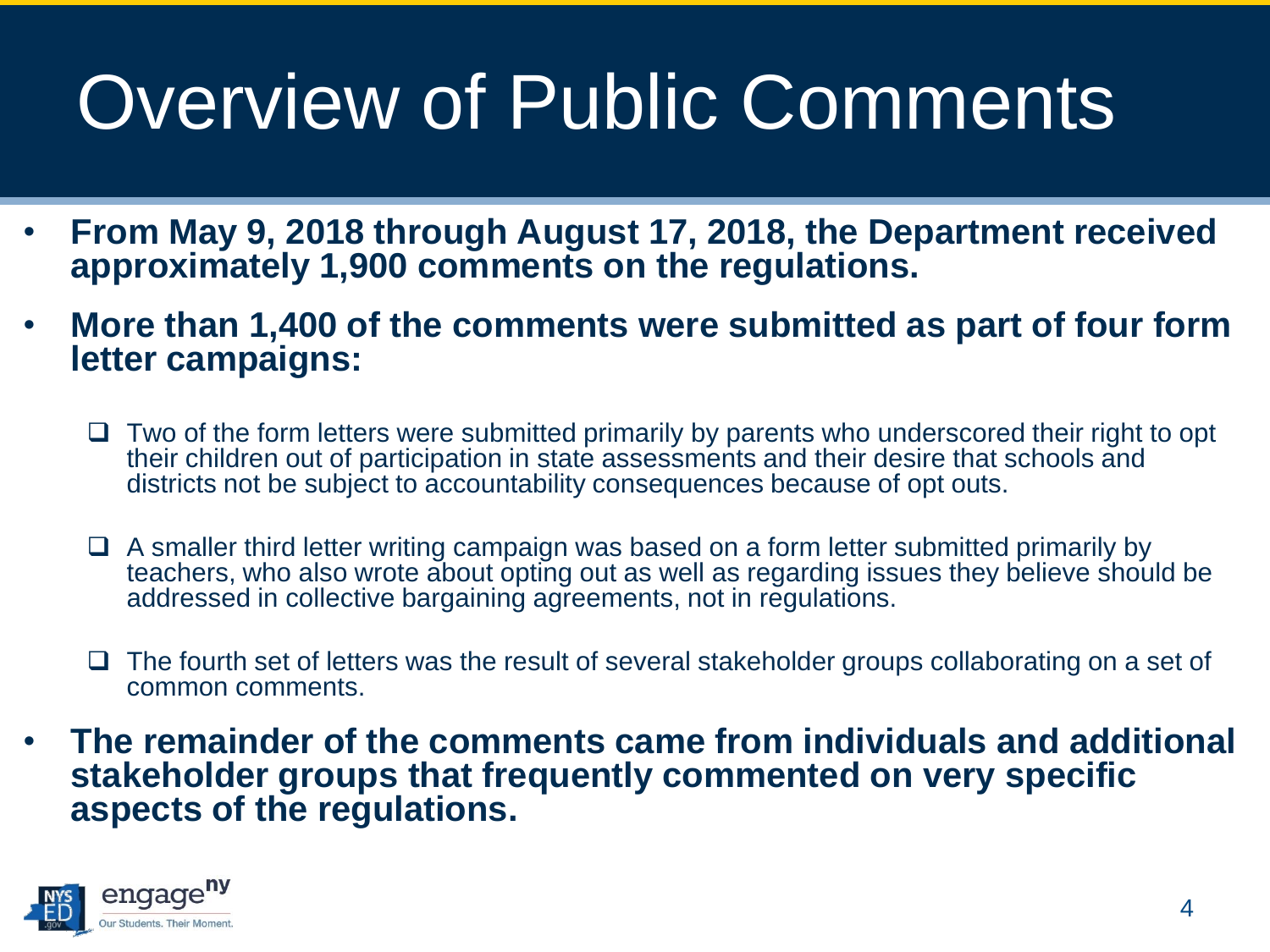### Summary of Changes to Regulations: Participation Rate Requirements

- **Removed:** Provision that Commissioner could require districts to set aside a portion of their Title I funds to implement the recommendations of a state participation rate audit in schools that have failed to meet the 95% participation rate and show improvement for five years. Instead, the district must address findings of the state participation rate audit.
- **Revision:** A Targeted Support and Improvement (TSI) School or Comprehensive Support and Improvement (CSI) School that is implementing a participation rate improvement plan will be eligible for removal, as long as the accountability group(s) for which a plan is required is not performing at Level 1 on the Weighted Average Achievement Index.
- **Revision:** If an accountability group has a Weighted Average Achievement Index that is above the state average (Level 3 or 4), a school is not required to develop a participation rate improvement plan for that group, regardless of the group's participation rate.
- **Clarification:** If a school is implementing a participation rate improvement plan and has made progress in regard to meeting the 95% participation rate requirement, the school need only update its participation rate plan, not create a new annual plan.
- **Removed:** The Department has removed the provision allowing a school to be placed under preliminary registration review where excessive percentages of students fail to fully participate in the State assessment program

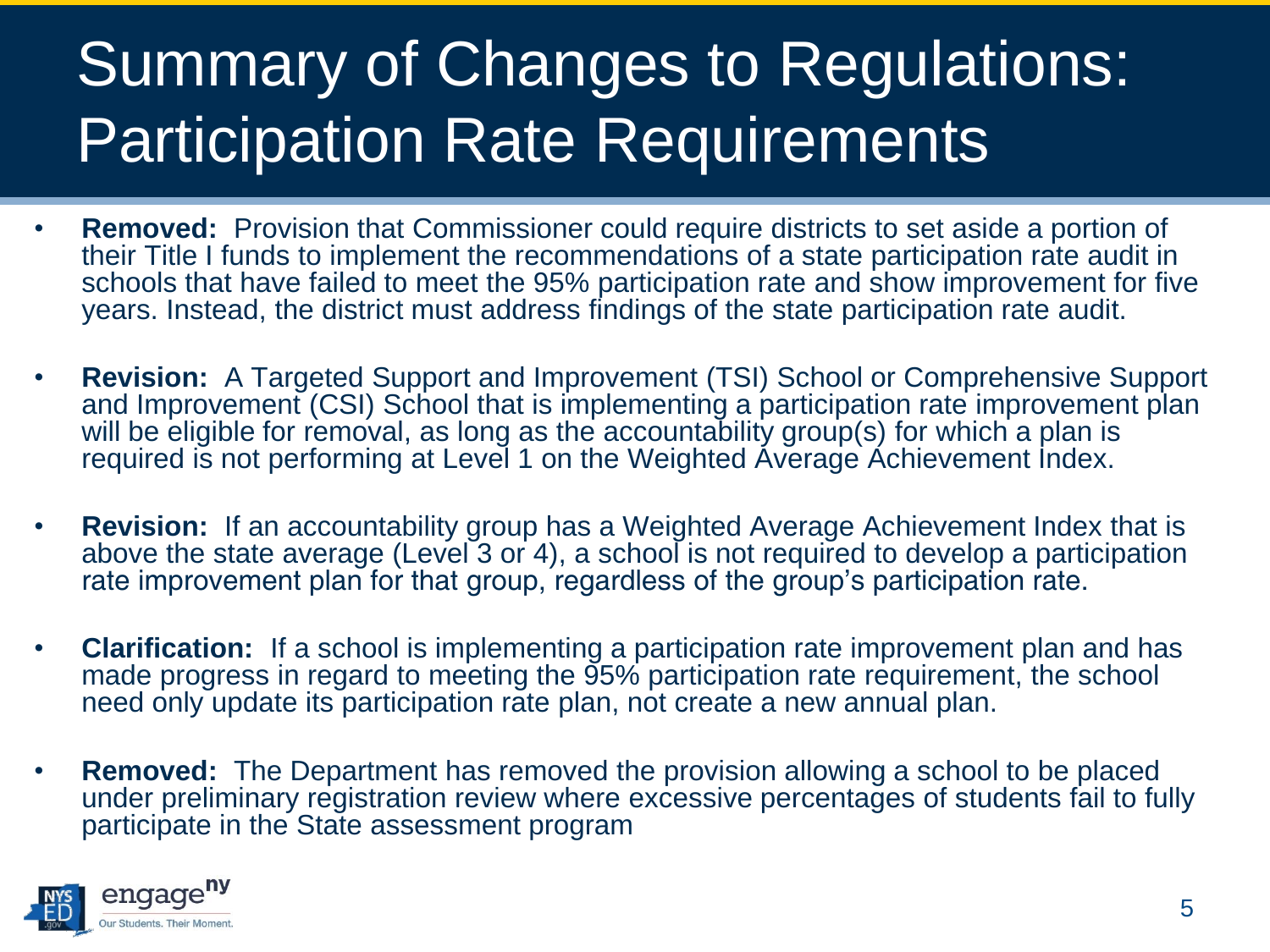### Summary of Changes to Regulations: N-size

#### • **N-size for Core Subject Performance Index**

- **Revision**: A Core Subject Performance Index will be computed if an accountability group has for the current year and prior year combined a minimum of 15 results for continuously enrolled students and these results equal at least 50% of the results for the subgroup on the Weighted Average Achievement Index.
- Previously, 30 results were required.

#### • **N-size for Graduation Rate Indicator**

- **Revision**: If the number of Composite Performance results for a high school accountability group is equal to or greater than 30, a graduation rate level shall be computed, as long as there is a minimum of 15 students in that group's graduation cohort.
- Previously, 30 students in the graduation cohort were required.

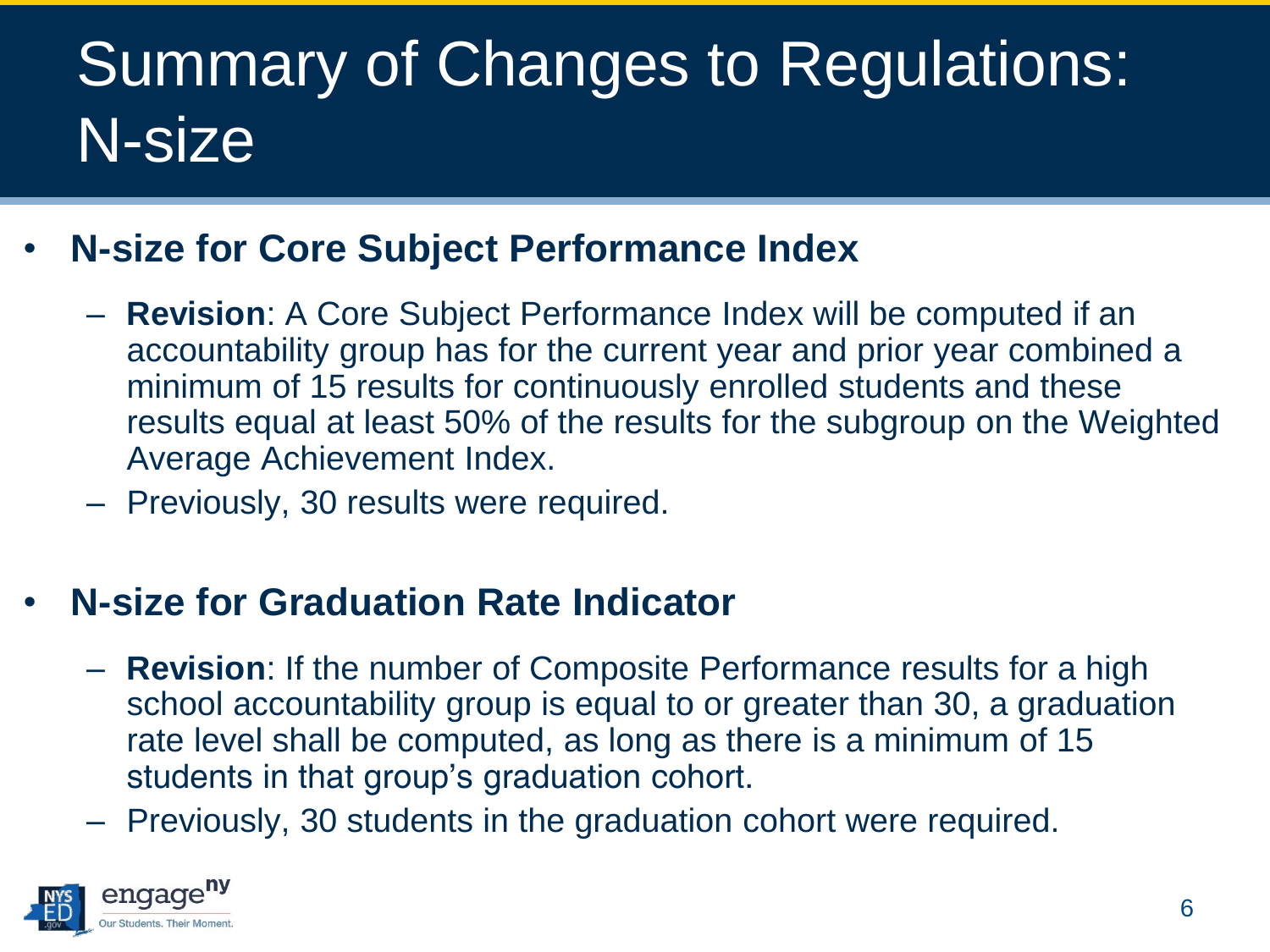### Summary of Changes to Regulations: Out-of-School Suspensions

- **Out-of-School Suspensions timeline clarified**:
	- 2017-18 school year results used as the baseline.
	- 2018-19 school year results used to report a Level 1-4 performance for each accountability group.
	- 2019-20 school year results used by districts to address in their consolidated application any schools that have an accountability group that performs at Level 1.
	- 2020-21 school year results incorporated into the methodology used to determine the accountability status of schools and districts.
	- Previously, the regulations were not specific regarding how this indicator will be phased in.

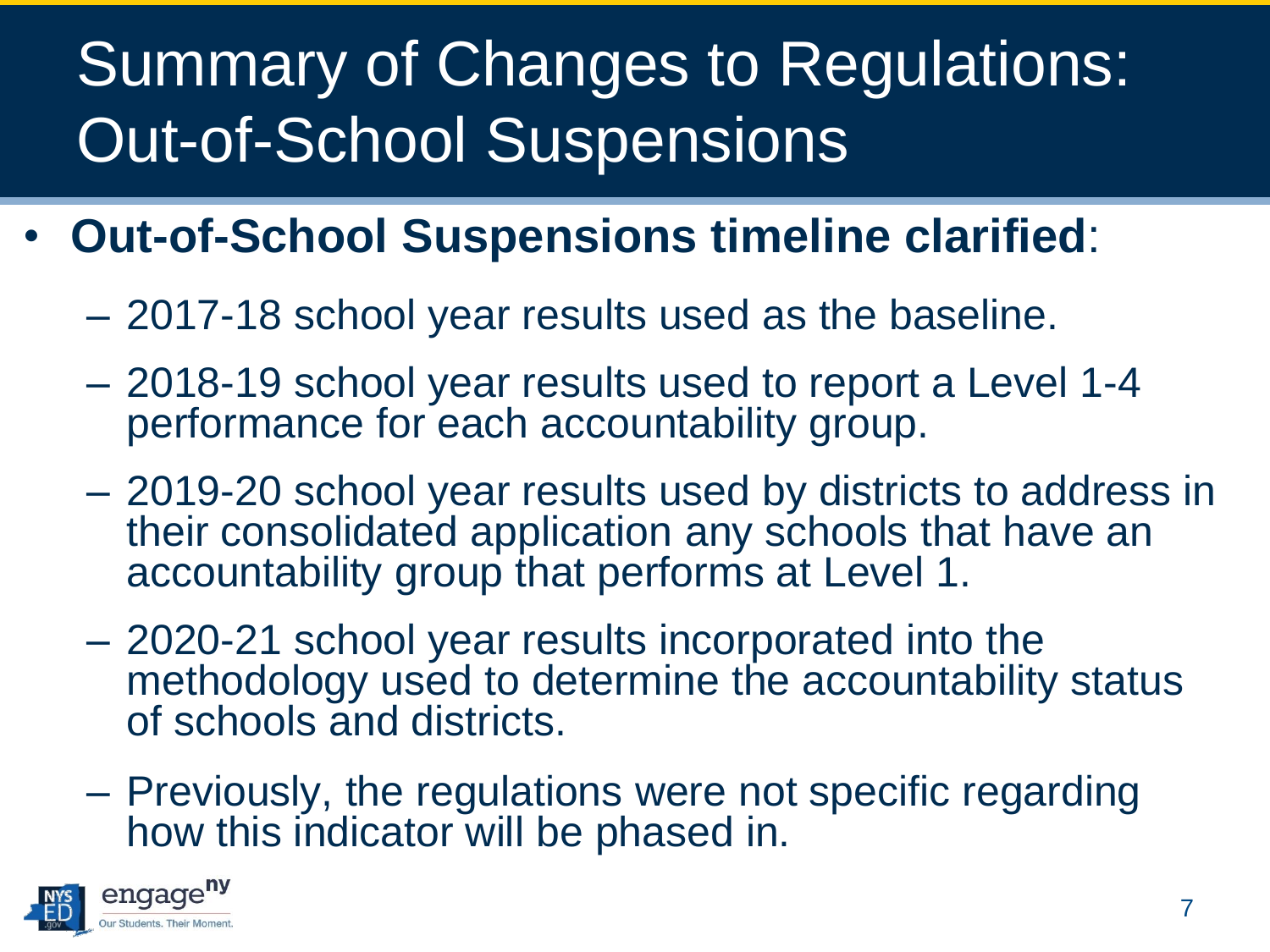### Summary of Changes to Regulations: School Interventions

- **Definition of School-level evidence-based intervention**
	- **Removal**: "Promising practice" provision has been removed as a result of USDE guidance to states.
- **Required Parental and Student Involvement in School Improvement Plan**
	- **Revision**: Strengthened language to make clear that the Department shall reject CSI plans that do not demonstrate meaningful participation from parents and secondary students in the process. Previously, the language said that the Department may reject plans and only referred to high school students.

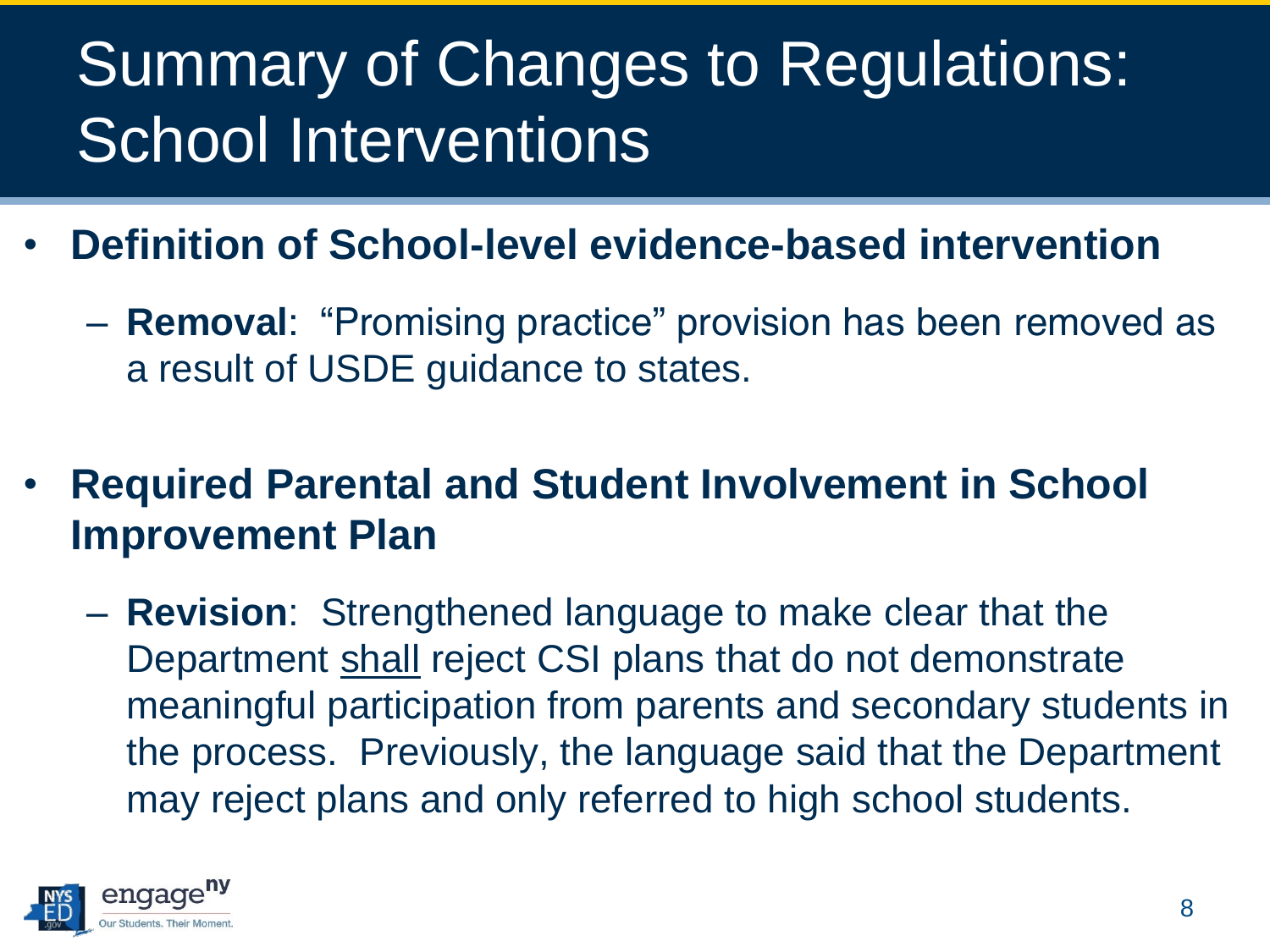### Summary of Changes to Regulations: School Interventions

- **Principal Support Report and Principal Needs Assessment for CSI Schools** 
	- **Revision**: Districts will create a principal support report to identify the needs of the school leadership team, not just the principal. The principal needs assessment will be a comprehensive review of how the district will support its school leaders.
- **Annual Achievement Progression (used to determine whether more rigorous interventions are needed in CSI schools)**
	- **Revision**: For elementary and middle schools, one way to make progress is to show improvement on both the Core Subject Performance Index and the Weighted Average Achievement Index. Previously only progress on the Core Subject Index was required.

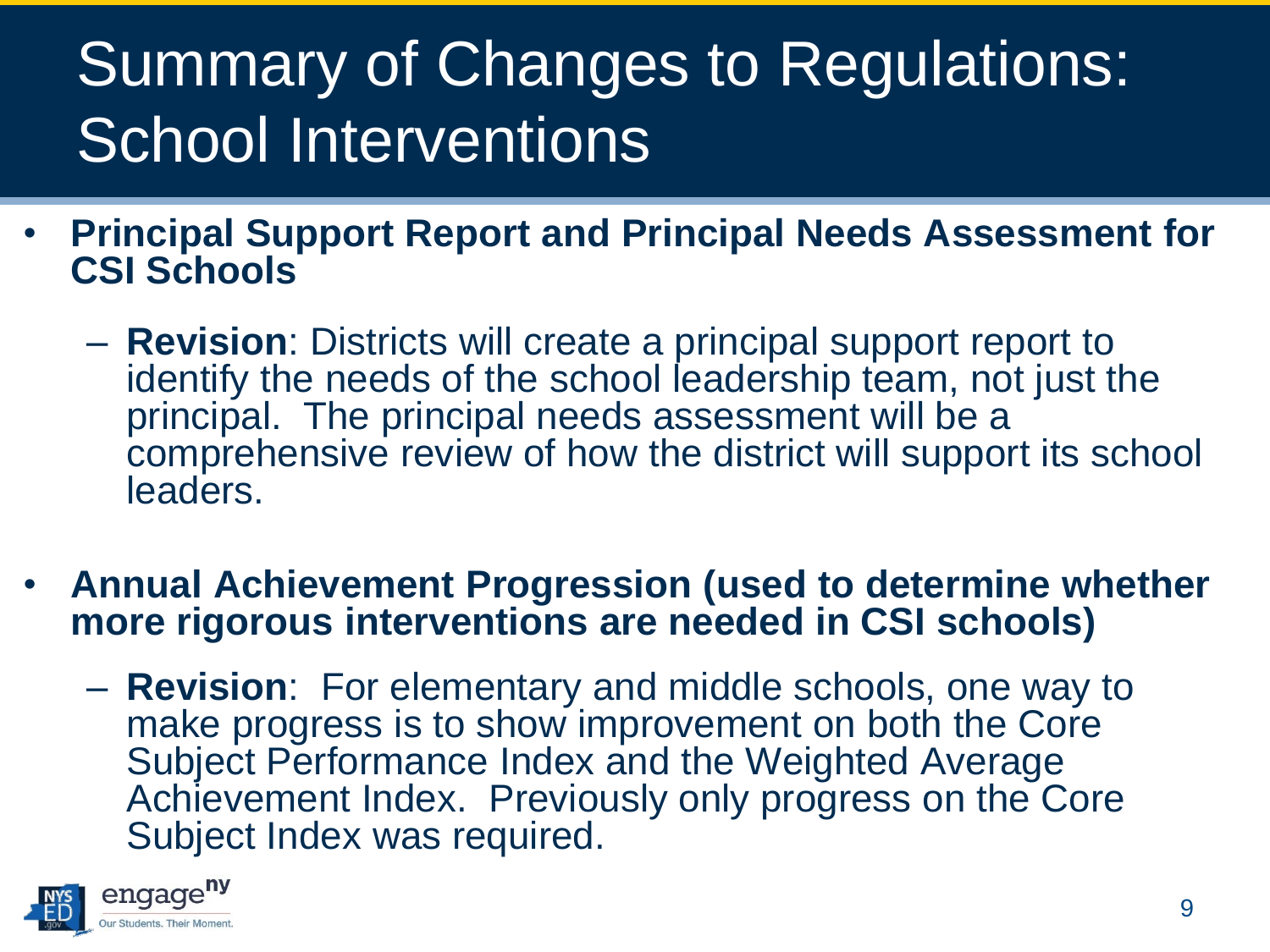## Summary of Changes to Regulations: **Participatory Budgeting**

- **Requirements for Participatory Budgeting**
	- **Revision**: Districts now have the option to implement the Participatory Budgeting Process or select from a list determined by the Commissioner of alternative forms of increasing parent and student engagement. Previously participatory budgeting was mandated.
	- **Clarification**: The regulations have been clarified to specify that the additional amount to be spent on Participatory Budgeting is based on the school's first year allocation for Participatory Budgeting and does not continue to double or triple each year.

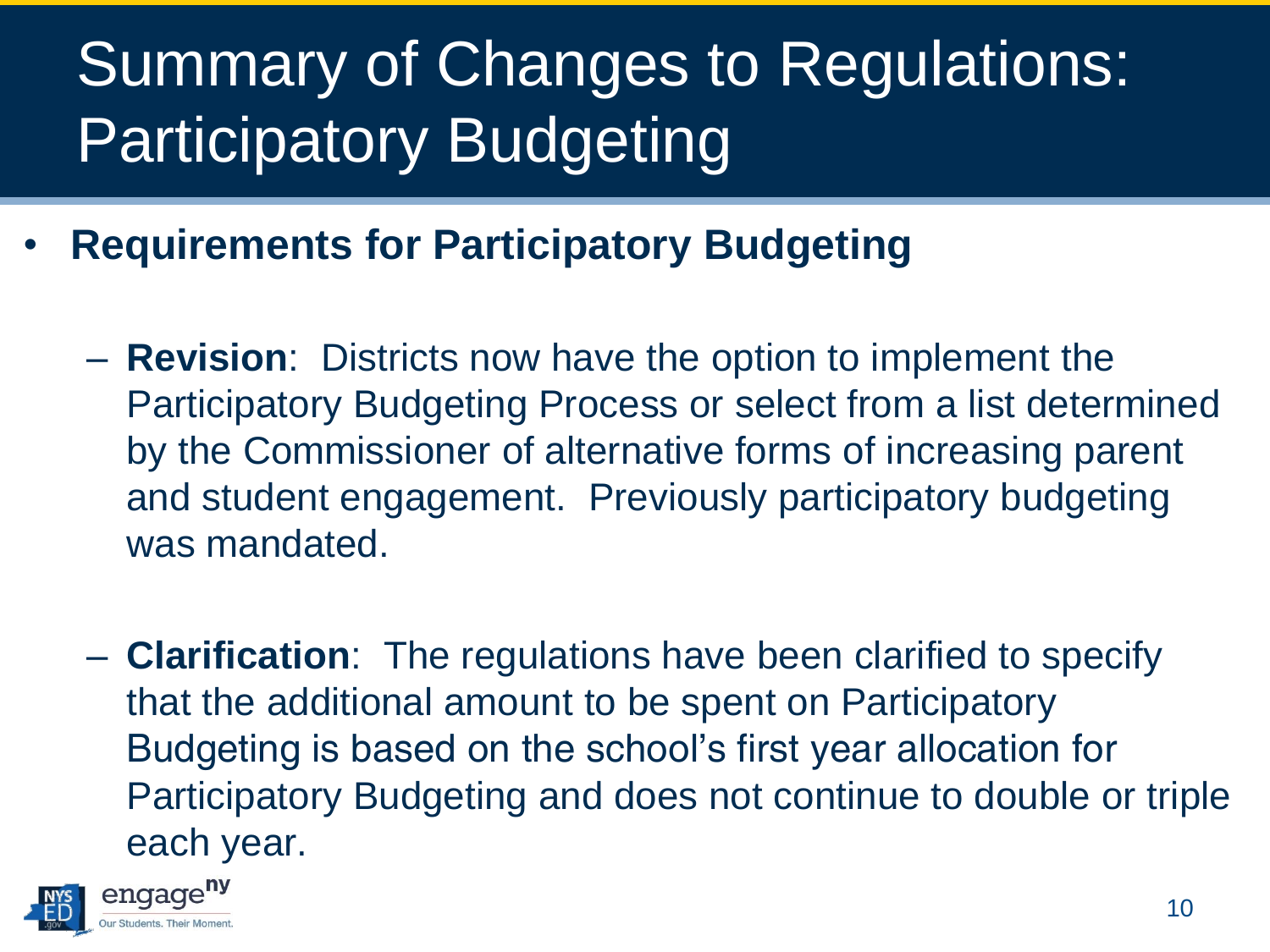## Summary of Changes to **Regulations**

#### • **District Report Cards**

- **Revised:** Examples provided of other appropriate information that districts and charter schools may add to their report cards including, but not limited to: school climate and safety; access to specific learning opportunities, such as physical education; and teacher turnover.
- **Revised:** To clarify that report cards and other information must, to the extent practicable, be translated into the languages most frequently spoken in the district.

#### • **Translations of Notifications**

– **Revised:** To clarify that districts must, to the extent practicable, translate parent notifications regarding identified schools into the languages most frequently spoken in the district.

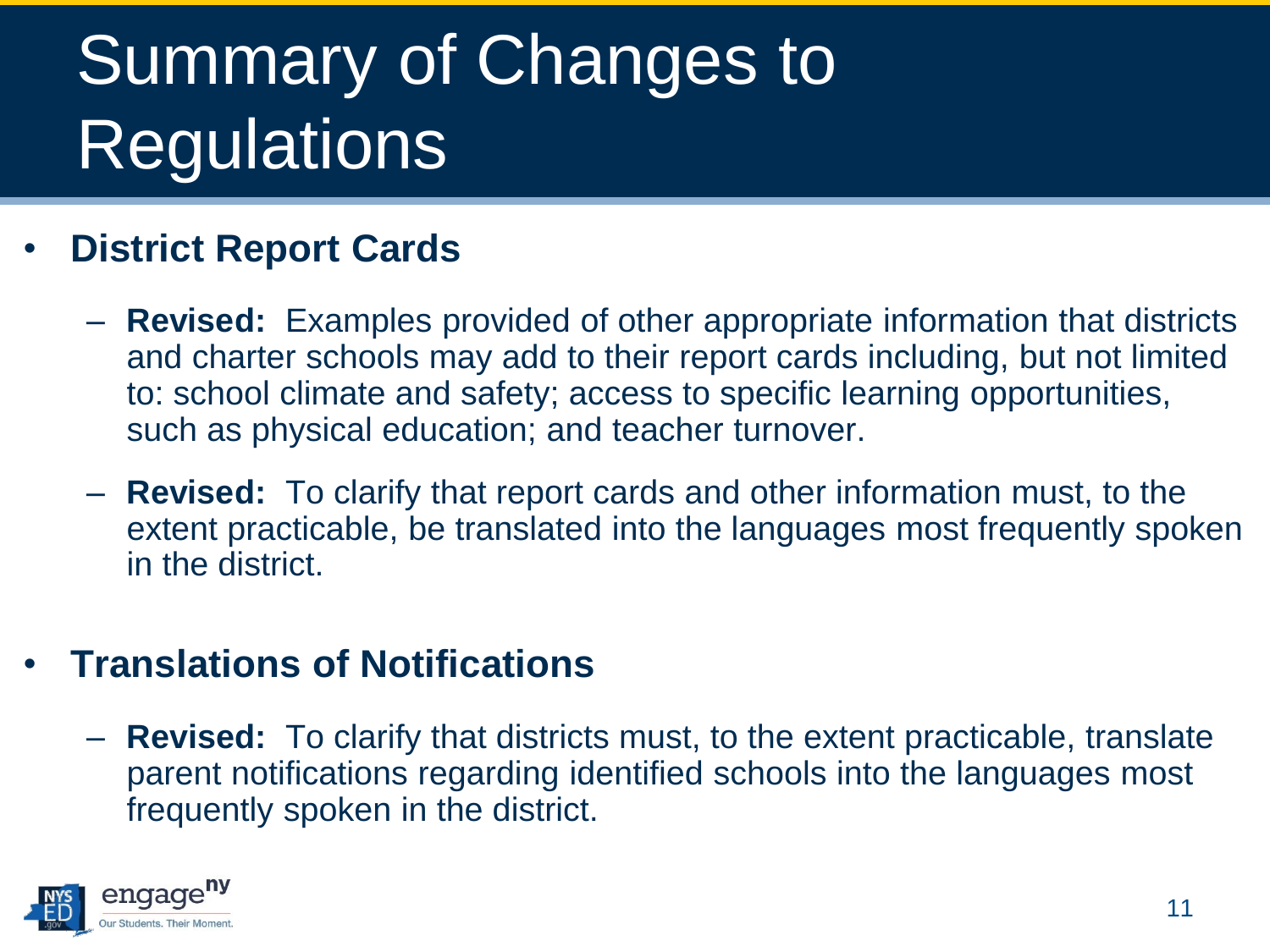## Summary of Changes to **Regulations**

#### • **Accountability for New York City High Schools**

– **Removed:** Provision that would make counties the unit for high school accountability, so that community school districts continue to be accountable for high schools that operate within their boundaries, as is currently the case.

#### • **Enrollment of Youth Released or Conditionally Released from Residential Facilities**

- **Revised:** Juvenile detention facilities, as authorized by Executive Law Section 503, added to the list of facilities for the purpose of facilitating a student's effective educational transition into, between, and out of such facilities to ensure that each student receives appropriate supports, services, and opportunities.
- **Required Actions for Certain Schools under Registration Review (including schools in Receivership) that do not make progress**.
	- **Revised:** Provision removed that allows the Commissioner to direct the district to submit a plan to convert the school to a charter school.

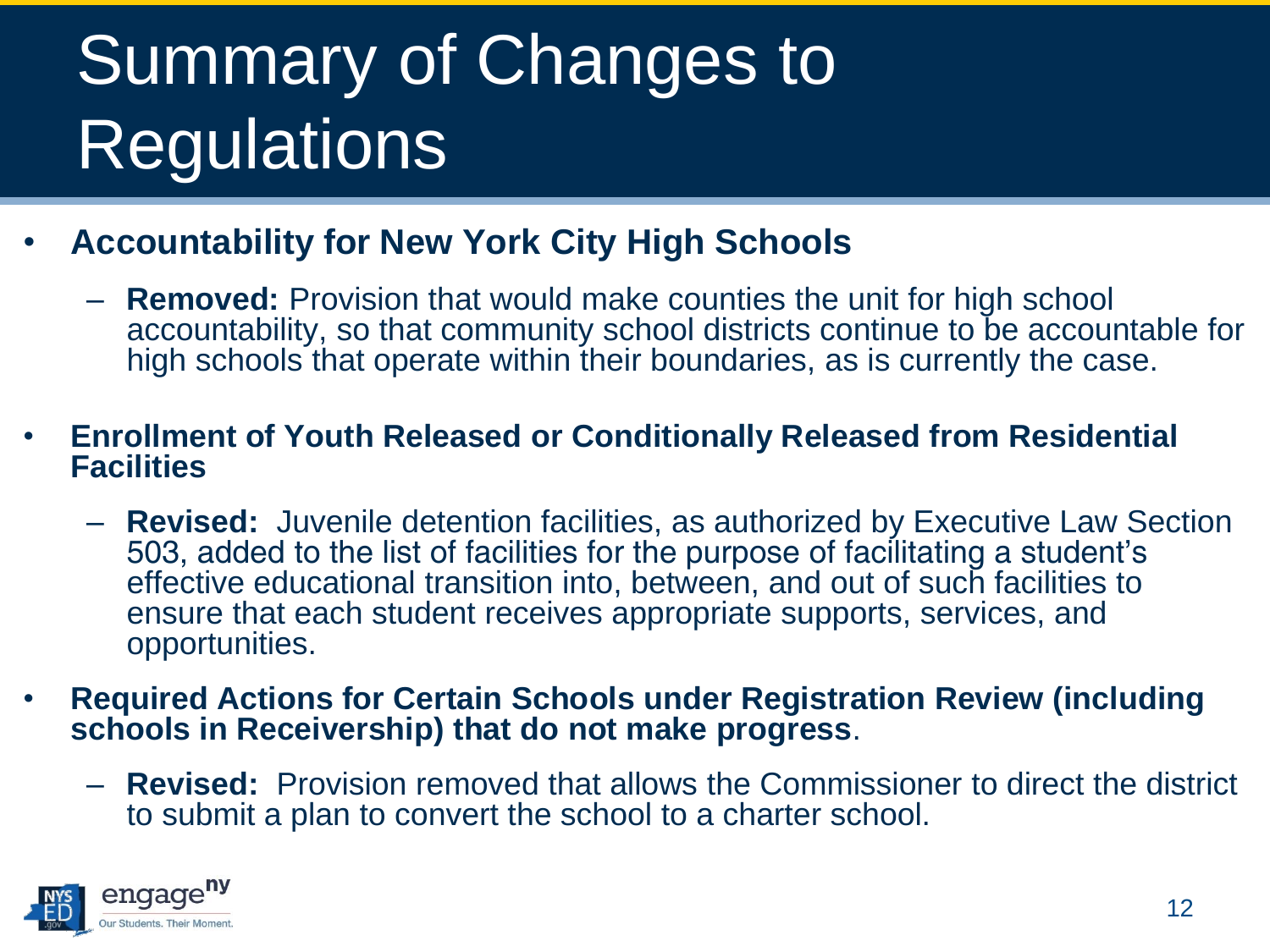## ESSA Regulations Will Evolve

➢As we have indicated all along, we will consider changes to the ESSA regulations as we move into implementation.

➢Some comments and suggestions we have received will be considered for future action.

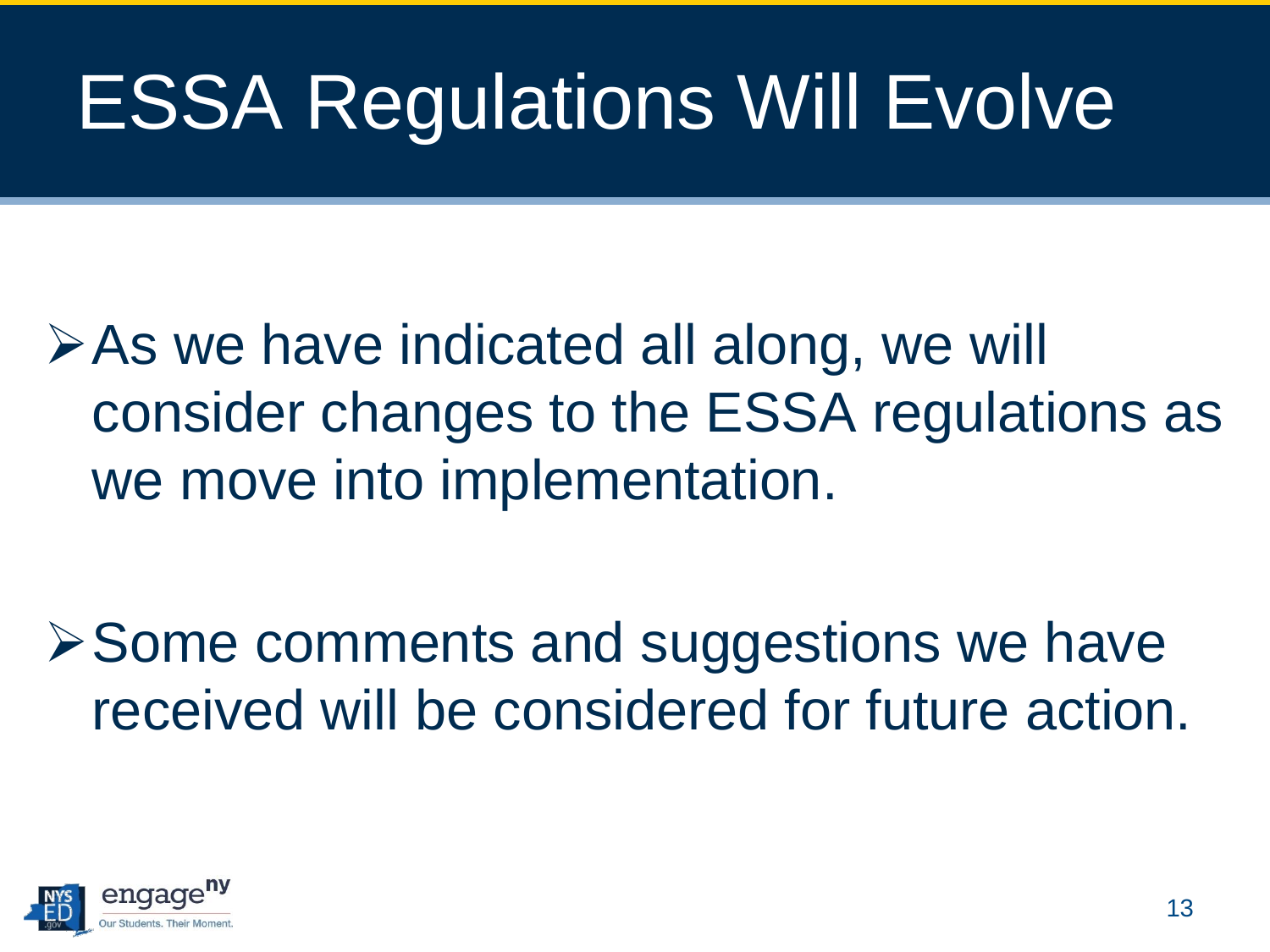## Next Steps

Our Students, Their Mor